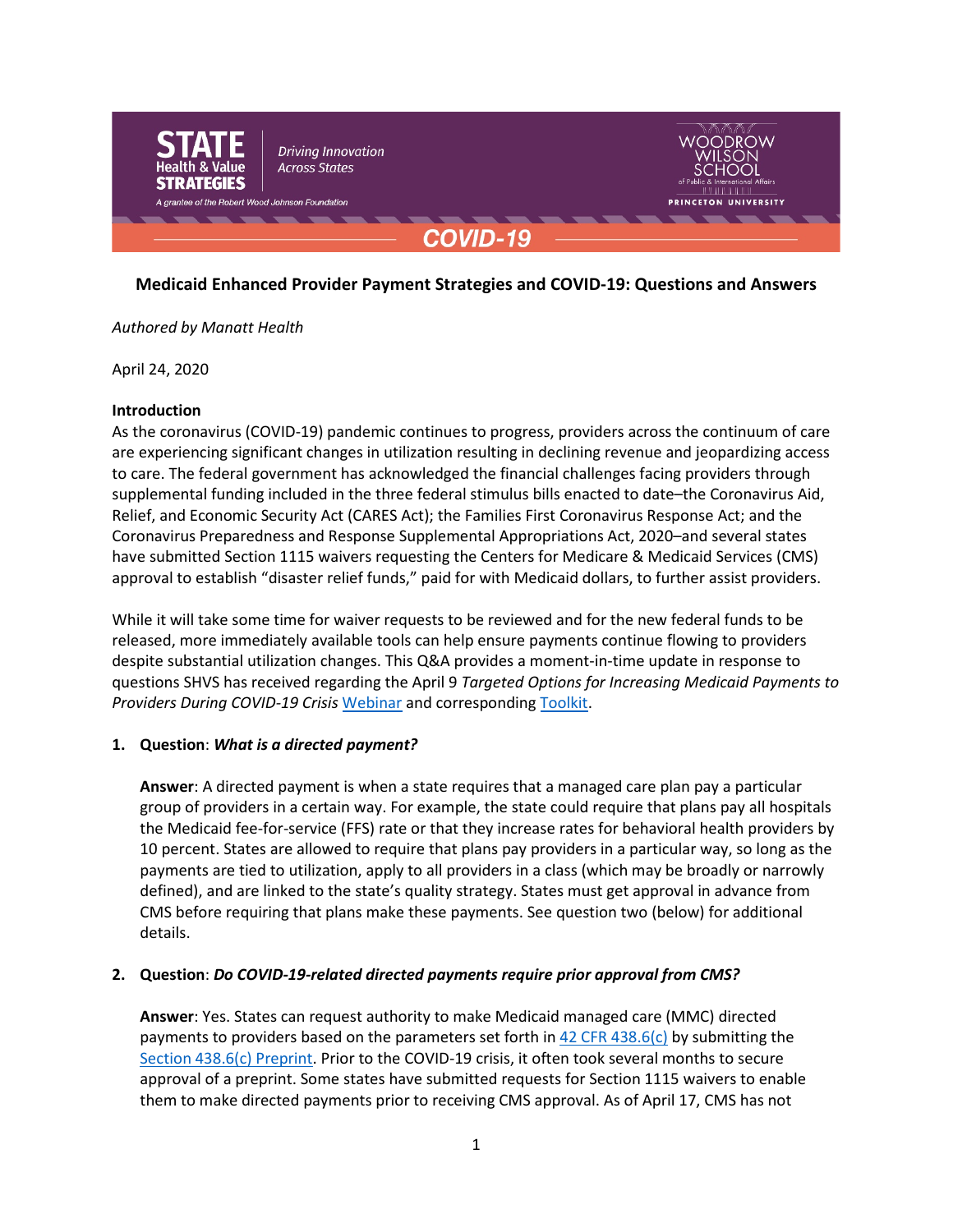approved such requests; CMS has stated that it intends to approve preprints related to COVID-19 quickly.

### *3.* **Question:** *How could states leverage directed payments to respond to the COVID-19 pandemic?*

**Answer**: States can use directed payments to distribute Medicaid funding to providers during the COVID-19 crisis in several ways. The most straightforward route is to require that managed care plans increase rates to providers by a certain amount–e.g., 15 percent. Since utilization has declined sharply for many providers, even a large rate increase might not provide enough funding. As an alternative, as is described in the [Toolkit,](https://www.shvs.org/wp-content/uploads/2020/04/Targeted-Options-for-Increasing-Medicaid-Payments-to-Providers-During-COVID-19-Crisis.pdf) states could require that managed care plans pay providers an amount based on their average monthly payments before the pandemic began to ensure that providers have sufficient funding to continue operations. Because directed payments must be linked to encounters, states would need to estimate encounters for different types of providers to set an interim rate. States could then have the plans reconcile payments up or down if encounters are lower or higher than projected.

## *4.* **Question**: *Have any providers disclosed their estimated dollars of revenue lost as a result of COVID-19?*

**Answer**: No. States should, however, be requesting this information from their providers to gauge the level of need. States with large FFS programs may have a better sense of shifts in utilization from claims data; states with MMC should work with plans to get more real-time information on utilization to shape decisions.

## **5. Question**: *What are some provider payment strategies that would require states to use Section 1115 authority?*

**Answer**: States will need a Section 1115 waiver to receive a pool of money to distribute to providers that is not tied to utilization. For example, if a state wanted a pool of money that it could use to reimburse hospitals for part of the cost of reconfiguring their space to prepare for a surge of COVID-19 patients, it would need a waiver. Similarly, states with MMC programs would need a waiver if they wanted to make payments directly to providers serving MMC enrollees, rather than having the dollars go through the plan. As of April 17, CMS has not approved any requests for Section 1115 waivers related to payments.

## *6.* **Question**: *Since Section 1115 waivers require budget neutrality, how should states be thinking about these calculations as they pertain to directed payments?*

**Answer**: When CMS released its COVID-19 [1115 Waiver Demonstration Template,](https://www.medicaid.gov/medicaid/section-1115-demonstrations/1115-application-process/index.html) it announced that it is not requiring states to demonstrate budget neutrality for these time-limited waivers.

## **7. Question**: *In the context of the COVID-19 pandemic, what does it mean to later reconcile provider payments?*

**Answer**: Reconciliation would look different, depending on the specific type of payment. If a state were establishing a Medicaid advance payment program through which a provider could receive, for example, a payment equal to three months of payments prior to COVID-19, the state might reconcile those payments by comparing the advance payment to the subsequent utilization and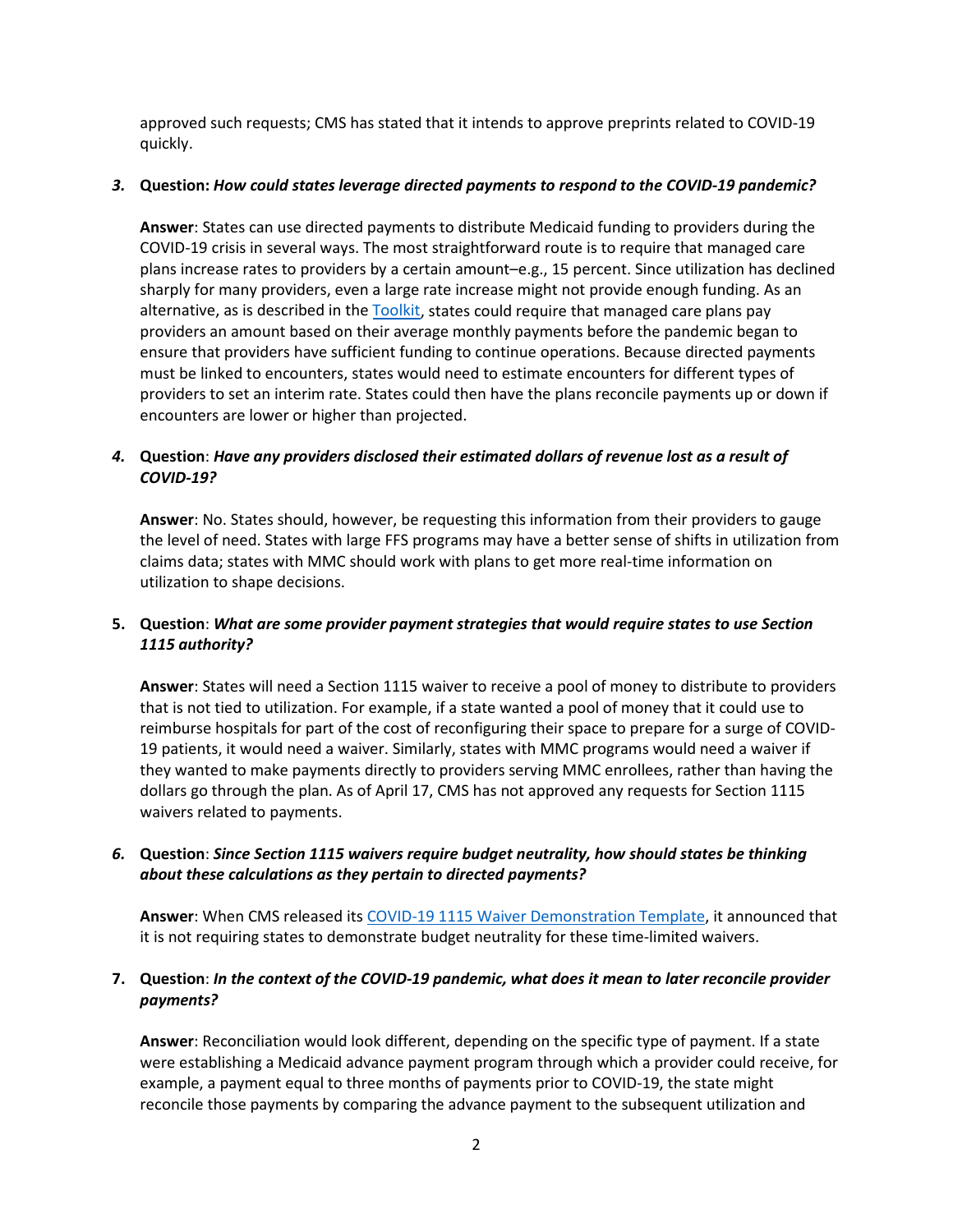requiring a payback if the advance payment exceeded the amount owed for the subsequent utilization. With respect to a FFS or directed payment that intends to target the prior monthly payment but at lower utilization levels, a state could set an interim payment rate at the average monthly payment divided by the projected number of encounters. The state (in FFS) or the plan (in MMC) would pay claims at this new, higher interim reimbursement rate. At the end of the month, the state or plan could compare the projected encounters to the actual encounters. If the projected encounters were higher than the actual encounters, that would mean that total payments for time period were lower than the target. At reconciliation, the state or plan could reconcile to the target by retroactively increasing the payment rates to reach the average monthly amount.

## **8. Question**: *Have any states considered provider payment options that use FFS payments to supplement managed care plan reimbursement?*

**Answer**: Without a Section 1115 waiver, a state cannot pay a provider an additional amount [except for Disproportionate Share Hospital (DSH) and Graduate Medical Education (GME)] outside of what the plan pays. States can, however, require that plans pay additional amounts on top of their negotiated rates (see questions above for additional details). Many states with MMC programs still have FFS programs for some populations. In that case, the state could increase rates through the FFS program to offer more support to providers.

# **9. Question**: *Would it be possible for states to pursue some sort of value-based loan program (e.g., focused on immunizations, well-child visits, asthma)? If so, could states use this mechanism in lieu of interest or payback?*

**Answer**: The extent of a state's flexibility to waive interest or payback depends on whether the state is seeking federal Medicaid match. If the state would like federal matching dollars for the loan payment, it would need to receive approval from CMS, likely through a Disaster Relief State Plan Amendment (SPA). States generally have flexibility to determine whether to charge interest on advance payments and other types of loans. A state could choose to waive interest for providers attaining certain quality measures, assuming CMS approved this in a SPA. CMS is less likely to approve waiving payback entirely, but it is possible CMS would permit such an arrangement.

## *Support for this product was provided by the Robert Wood Johnson Foundation. The views expressed here do not necessarily reflect the views of the Foundation.*

*\_\_\_\_\_\_\_\_\_\_\_\_\_\_\_\_\_\_\_\_\_\_\_\_\_\_\_\_\_\_\_\_\_\_\_\_\_\_\_\_\_\_\_\_\_\_\_\_\_\_\_\_\_\_\_\_\_\_\_\_\_\_\_\_\_\_\_\_\_\_\_\_\_\_\_\_\_\_\_\_\_\_\_\_\_*

### ABOUT THE ROBERT WOOD JOHNSON FOUNDATION

For more than 45 years the Robert Wood Johnson Foundation has worked to improve health and health care. We are working alongside others to build a national Culture of Health that provides everyone in America a fair and just opportunity for health and well-being. For more information, visit www.rwjf.org. Follow the Foundation on Twitter at www.rwjf.org/twitter or on Facebook a[t www.rwjf.org/facebook.](http://www.rwjf.org/facebook)

# ABOUT STATE HEALTH AND VALUE STRATEGIES—PRINCETON UNIVERSITY WOODROW WILSON SCHOOL OF PUBLIC AND INTERNATIONAL AFFAIRS

State Health and Value Strategies (SHVS) assists states in their efforts to transform health and health care by providing targeted technical assistance to state officials and agencies. The program is a grantee of the Robert Wood Johnson Foundation, led by staff at Princeton University's Woodrow Wilson School